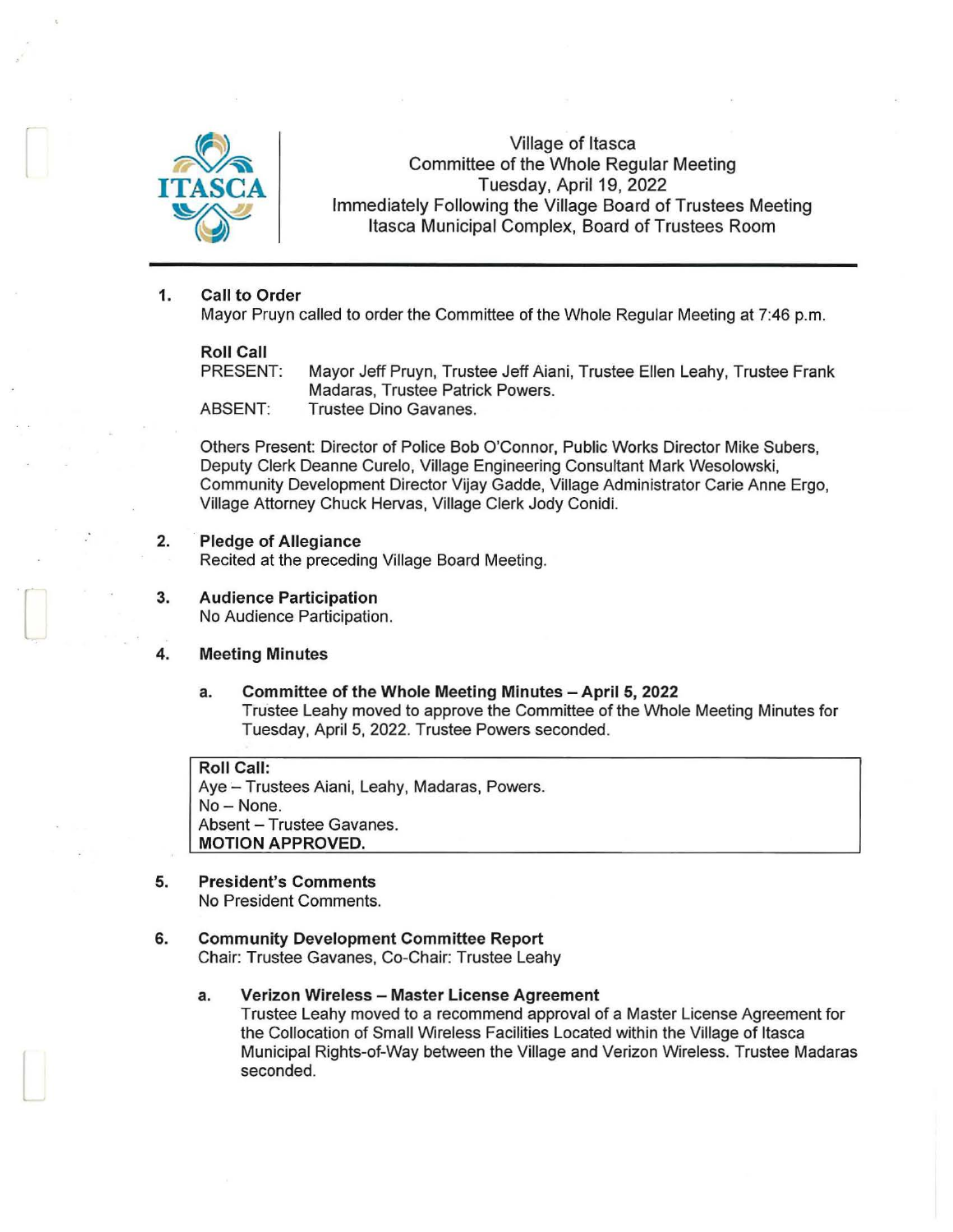**Roll Call:**  Aye - Trustees Aiani, Leahy, Madaras, Powers. No-None. Absent - Trustee Gavanes. **MOTION APPROVED.** 

# **7. Capital and Infrastructure Committee Report**  Chair: Trustee Aiani, Co-Chair: Trustee Madaras No Capital and Infrastructure Committee Report.

Madaras left at 7:58 p.m.

**8. Finance and Operations Committee Report**  Chair: Trustee Powers, Co-Chair: Vacant

#### **a. Health, Dental, Life and Vision Insurance - IPBC Renewal**

Trustee Powers moved to recommend approval of the renewal of health, dental, life, and vision insurance policies for Village and Library employees through the Intergovernmental Personnel Benefit Cooperative (IPBC) effective July 1, 2022. Trustee Leahy seconded.

**Roll Call:**  Aye - Trustees Aiani, Leahy, Powers. No - None. Absent - Trustees Gavanes, Madaras. **MOTION APPROVED.** 

**9. Intergovernmental Committee Report**  Chair: Trustee Leahy, Co-Chair: Trustee Aiani No Intergovernmental Committee Report.

## **10. Department Head Reports**

## **Police Department**

Safety Director O'Connor reported on some businesses along Irving Park Road were graffitied on Sunday, April 17, 2022; and patrol officers made an arrest for narcotics being transported by a vehicle

## **Public Works Department**

Public Works Director Subers reported receiving a Chicago Metropolitan Agency for Planning (CMAP) grant to assess and rate the roadways to learn the minimum threshold of the roadways and gain projections on roadway weathering and how much should be budgeted to maintain the roadways at a specific standard.

Trustee Madaras rejoined at 8:06 p.m.

Director Subers also reported a lot of roadway construction projects are currently in progress and a new construction project on Bloomingdale Road will reduce the road to oneway only traffic until November 2022.